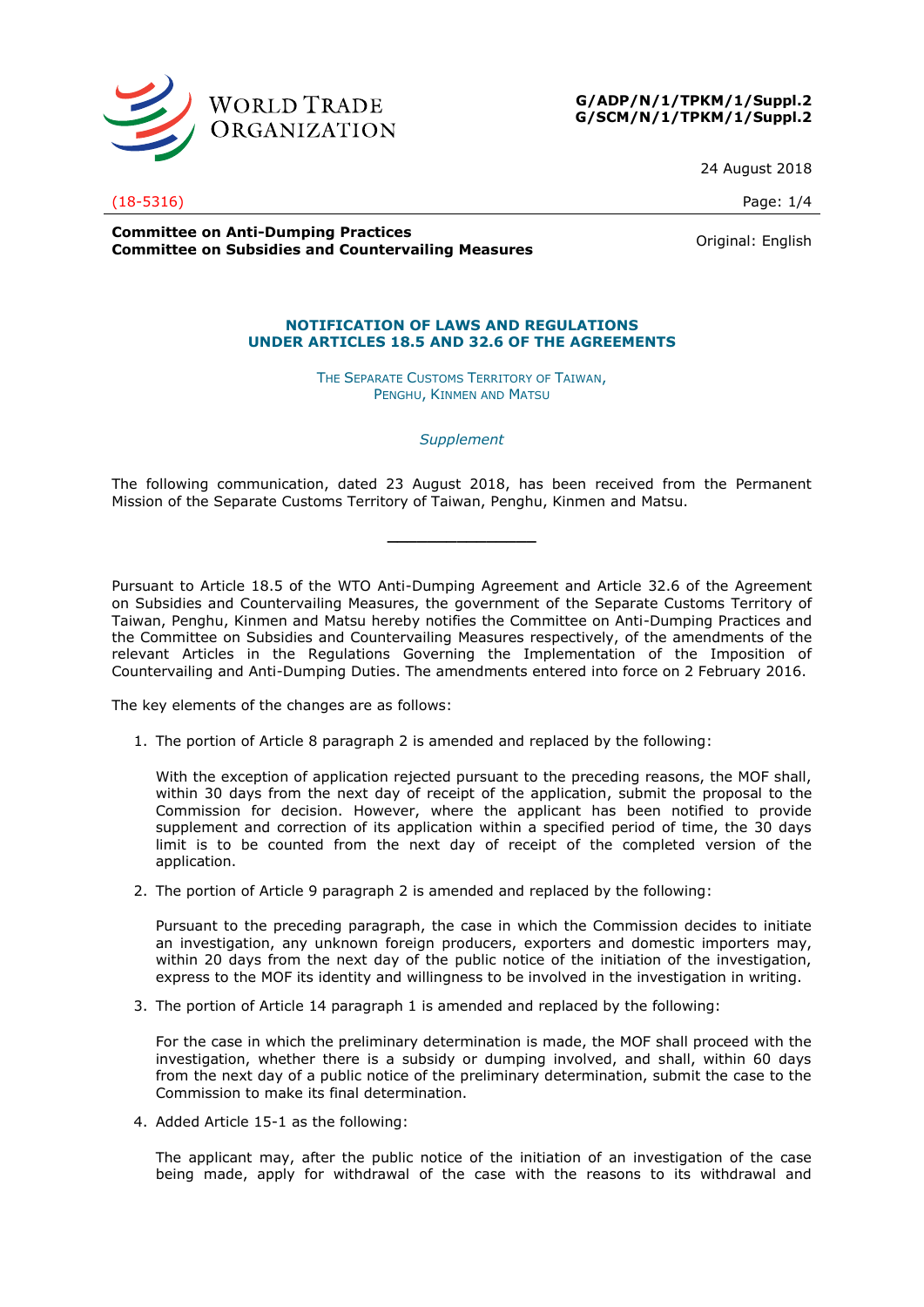- 2 -

presenting qualified representative of the industry pursuant to Article 6. The MOF may, after consulting with the relevant agencies, submit a proposal to the Commission for decision. The period of time, from receipt of the application of withdrawal to submission of a proposal to the Commission for decision, shall be excluded from the time set forth for investigation in Article 12, Article 14, paragraph 1 of Article 16, paragraph 2 of Article 43, and paragraphs 4 and 5 of Article 44.

The application of withdrawal of the case as referred to in the preceding paragraph, if the Commission decides to terminate the investigation, the MOF shall immediately notify the applicant and the known interested parties in writing and make a public notice thereof. However, if the Commission deems it is necessary to proceed with the investigation, the competent authorities shall continue the investigation ex officio, and notify the applicant in writing.

5. The portion of Article 16 paragraph 1 is amended and replaced by the following:

For the case in which the final determination made by the MOEA is that there is no injury to the domestic industry, the MOF shall, within ten days from the next day of its receipt of the notice from the MOEA, after the Commission determines to terminate the case, immediately notify the applicant and any known interested parties in writing, and make a public notice thereof. Where the final determination found injury to the domestic industry, the MOF shall, within ten days from the next day of its receipt of the notice from the MOEA, submit the case to the Commission to determine whether to impose a countervailing duty or antidumping duty. For the case in which the Commission determines to impose a countervailing duty or anti-dumping duty, the MOF shall, pursuant to the relevant acts and regulations, approve the subject products, the country or countries of export, respective duty rates and the commencement or closing date of the imposition of the countervailing duty or antidumping duty, and shall immediately notify the applicant and any known interested parties in writing, and make a public notice thereof. For the case in which the Commission decides not to impose countervailing or anti-dumping duty, the MOF shall notify the applicant and any known interested parties in writing, and make a public notice thereof.

6. The portion of Article 23 paragraph 2, 3, and 4 are amended and replaced by the following:

With respect to the undertaking pursuant to the preceding paragraph, the government of the exporting country or the foreign exporters may apply to the MOF in writing within 30 days from the next day of the public notice of the preliminary determination of subsidy or dumping.

Applicant shall provide an application of undertaking and commit to implement the terms and conditions as follows:

- (1) Scope of product concerned and terms of undertaking,
- (2) Export price of product concerned will be no less than the price of undertaking,
- (3) Information related to the fulfilment of undertaking will be provided on a regular basis,
- (4) Information related to the fulfilment of undertaking will be reviewed by competent authority,
- (5) Acceptance of on-the-spot verification to be conducted by competent authority, when necessary,
- (6) Commitment of not taking any compensatory arrangement or in any other form to affect results of the undertaking, and
- (7) Provision of other requirements that competent authority deems necessary.

Upon receiving the application of undertaking pursuant to the preceding Article, the MOF shall provide competent authority in charge of domestic industry and interested parties with opportunities to comment in writing.

7. The portion of Article 24 paragraph 1 is amended and replaced by the following:

Application of undertaking shall be submitted to the Commission for decision; where the Commission decides to approve the application, the MOF may suspend the investigation and provisional imposition of countervailing duty or anti-dumping duty, and notify the applicant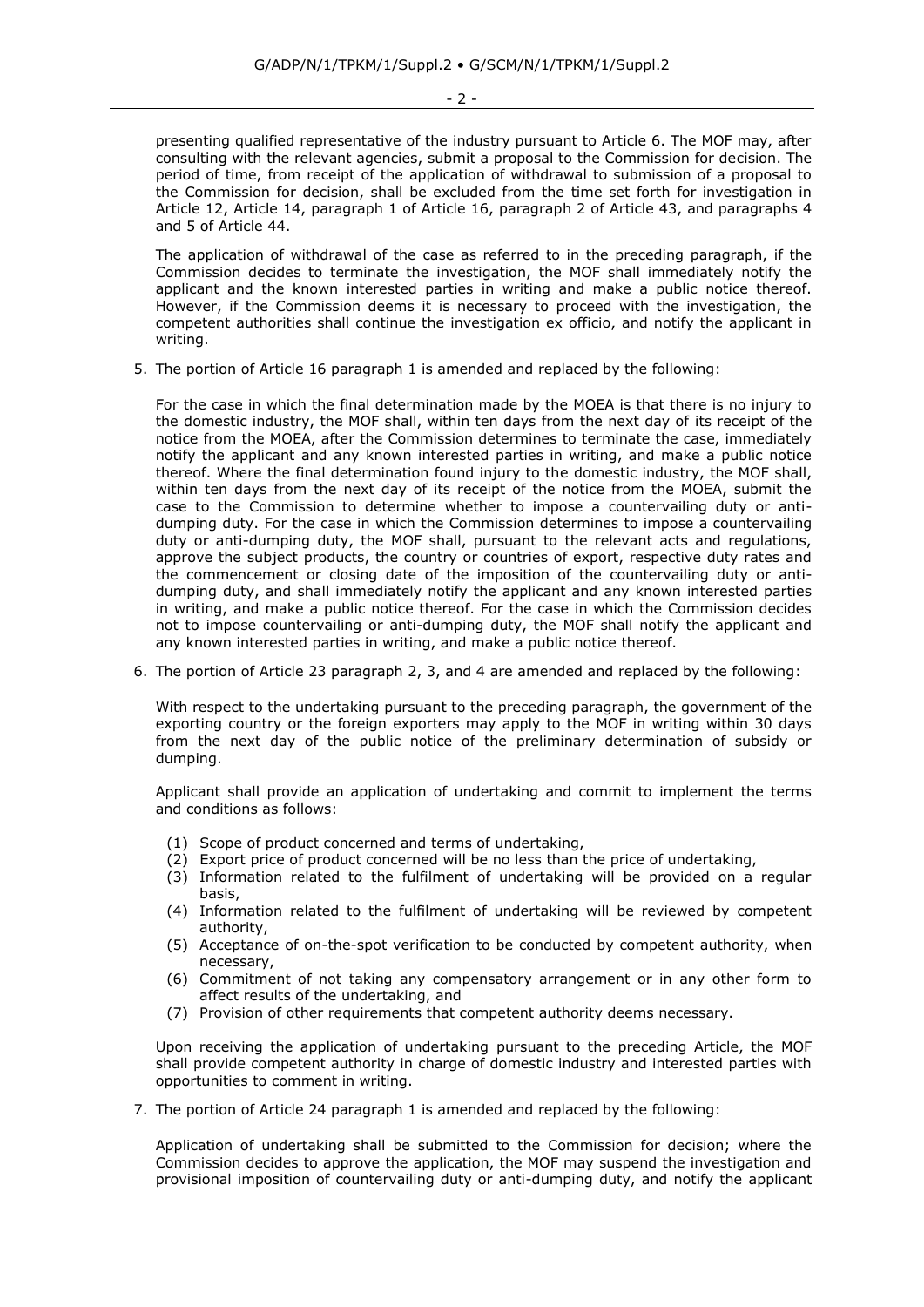and the known interested parties and make public a notice thereof. If the Commission deems that the terms and conditions of the application are not practical, or that there are too many actual or potential exporters, or that approval of the application is not compliant with the general policy or for other reasons, the MOF may reject the application and notify the applicant and known interested parties and make public a notice thereof.

8. Added Article 25-1 as the following:

Upon approval of the application of undertaking decided by Commission, the government of the exporting country or the foreign exporters shall fulfil commitments prescribed in the undertaking pursuant to paragraph 3 of Article 23, and cope with the verification to be done by the MOF.

Where the government of the exporting country or the foreign exporter is in violation of the undertaking, the competent authorities may terminate the undertaking, and shall conduct the following regulations:

(1) Where the final determination has been made, and the imposition of countervailing duty or anti-dumping duty has been decided, the approved duty rate is to be imposed accordingly.

The investigation of the case being suspended pursuant to paragraph 1 of Article 24, such investigation shall be completed as soon as possible. In cases when the countervailing duty or anti-dumping duty was not provisionally imposed or when such imposition was suspended, the MOF may, when necessary, provisionally impose the countervailing duty or anti-dumping duty after submission of facts available to the Commission for determination. Where the imposition of a countervailing duty or antidumping duty is determined, the definitive duties may be levied on products imported not more than 90 days prior to the date of application of provisional measures. However, the imposition of definitive duties shall not apply to products imported prior to the violation.

9. Deleted Article 35 paragraph 3 and added Article 35-1 as the following:

Foreign producers or exporters of the case may apply for the new shipper investigation to MOF with relevant documents or evidences, and request for an individual dumping margin respectively, provided that:

- (1) These producers or exporters have not exported the products concerned during the original period of investigation.
- (2) These producers or exporters can show that they are not related to any of the producers or exporters in the exporting country who are subject to the anti-dumping duties on the products.
- (3) These producers or exporters have exported a significant quantity of the product concerned following the original period of investigation.

After issuing the public notice of imposing the anti-dumping duty, the producers or exporters who meet the qualifications of the preceding paragraph may apply for new shipper investigation to the MOF within one year from the date of the first importation of the product concerned.

With respect to the case of new shipper investigation, the MOF shall finish the investigation within nine months from the date of issuing the public notice of the initiation of the investigation, and submit the proposal to the Commission for decision. Where the decision is made, the MOF shall notify the new shipper and known interested parties in writing and make a public notice thereof.

From the date of the initiation of the new shipper investigation, the MOF may request the importers to offer security, guarantee, or deposit money in the forms as set forth in Article 11 of the Customs Act to ensure the imposition of the anti-dumping duty. Where the